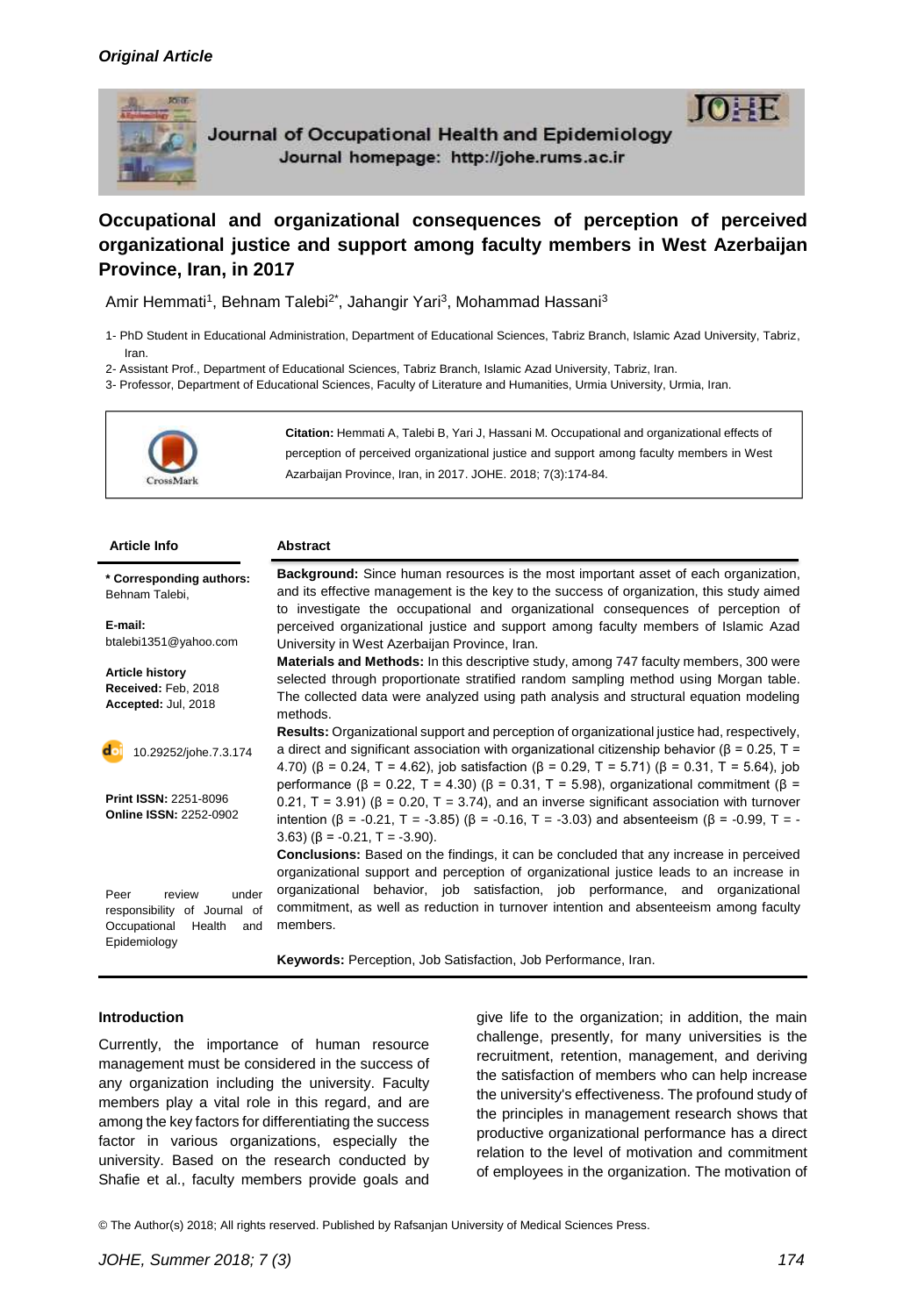the members is affected by the workplace, and is shaped by numerous factors (1).

Perceived organizational support is defined as an extent to which employees believe that their work organization values their contribution, and cares about their well-being. Perceived organizational support is usually described by the theory of social exchange. Social exchanges at the core of the psychological processes are perceived as consequences of organizational support (2, 3). When the organization provides the support and resources required, the function, in turn compensates it through efforts such as commitment and citizenship behavior. Therefore, the norm of mutual action leads to employee participation in citizenship behaviors that contributes in general to the organization's well-being. An increasing number of studies have shown that perceived organizational support is positively associated with organizational citizenship behavior (4, 5).

Organizational justice, and how it is managed, is one of the key factors affecting human resource behavior. Organizational justice occurs when people realize that they are treated fairly and equally in the workplace. Well-known psychologists also emphasize that, in social exchanges, fairness leads to motivation production. People compare themselves with the actions of others to determine whether they are treated fairly or not. Organizational justice cannot be ignored, because it is the main source of motivation for members (6, 7).

According to Colquitt et al., organizational justice has drawn much attention in management and psychological research (8). Organizational justice means that employees observe that the organizational behavior is fair. Based on the previous researches by different researchers and scholars (9-13), it has been discovered that there are three forms of organizational justice, distributive, procedural, and interactional justice. Distributive justice, as described by McDowall and Fletcher, is a term that describes the perceived justice of the consequences that people receive. Procedural justice is defined as individuals' perceptions of methods on which consequences depend (9). Bies and Moag have defined interactive justice as the quality of interpersonal interactions of organizational decision makers during organizational processes (13). These three dimensions of justice interacting with each other formulate perceived justice for people in the workplace. According to the theory of justice, distributive, procedural, and interactive justice information has been processed for the purpose of constructing and reforming the entire justice judgment. Based on this theory, some other attitudes such as job satisfaction, organizational

citizenship behavior, organizational commitment, organizational trust, and aggressive behavior are also affected by organizational justice (10-13).

Faculty members, who have higher job satisfaction in their work, also have a higher performance, attitude toward their work, and a higher sense of empowerment (14). Inversely, the turnover intention, which is of the consequences of job dissatisfaction, is high among faculty members in universities (15). Moreover, job satisfaction, as a job empowerment outcome, is effective in determining the members' absenteeism and turnover intention, meaning that the more satisfied the members and employees are with their job, the less likely they are to be absent from work (16). Employees, who are loyal and satisfied, and their actions are consistent with the organization's goals and values, desire to preserve their organization membership, and ready to go beyond their own tasks. These human resources can be a major factor in the effectiveness of organization. The presence of such resources in organization brings with it high performance, and the reduction of absenteeism, delays, and abandonment (17). Faculty members, who are psychologically more affiliated with the organization, are more productive and satisfied. This component is associated with the job performance of the members and their ability to innovate and integrate new ideas in the work; meaning that when the member's commitment to the university is high, its results for the university is better organizational citizenship behavior, high job performance, and reduction of absenteeism and turnover intention (18). The results of previous studies have proved that organizational commitment is related to the outcomes of job satisfaction and job performance. Committee members are less likely to change their job, and are more likely to have a higher level of performance (19).

Based on the theoretical foundations and the history of research on the subject, it can be said that faculty members' perception of their organization's justice in organization and organizational support can have a positive effect on their job performance as well as their organizational commitment, job satisfaction, and citizenship behavior. Moreover, it can reduce the tendency to leave the job and absence from work at the university. The present research sought to determine whether organizational justice and perceived organizational support impact organizational citizenship behavior, job satisfaction, organizational commitment, job performance, the desire to leave a job, and absenteeism among university faculty members. Based on what has been stated, the conceptual and theoretical model of occupational and organizational effects on faculty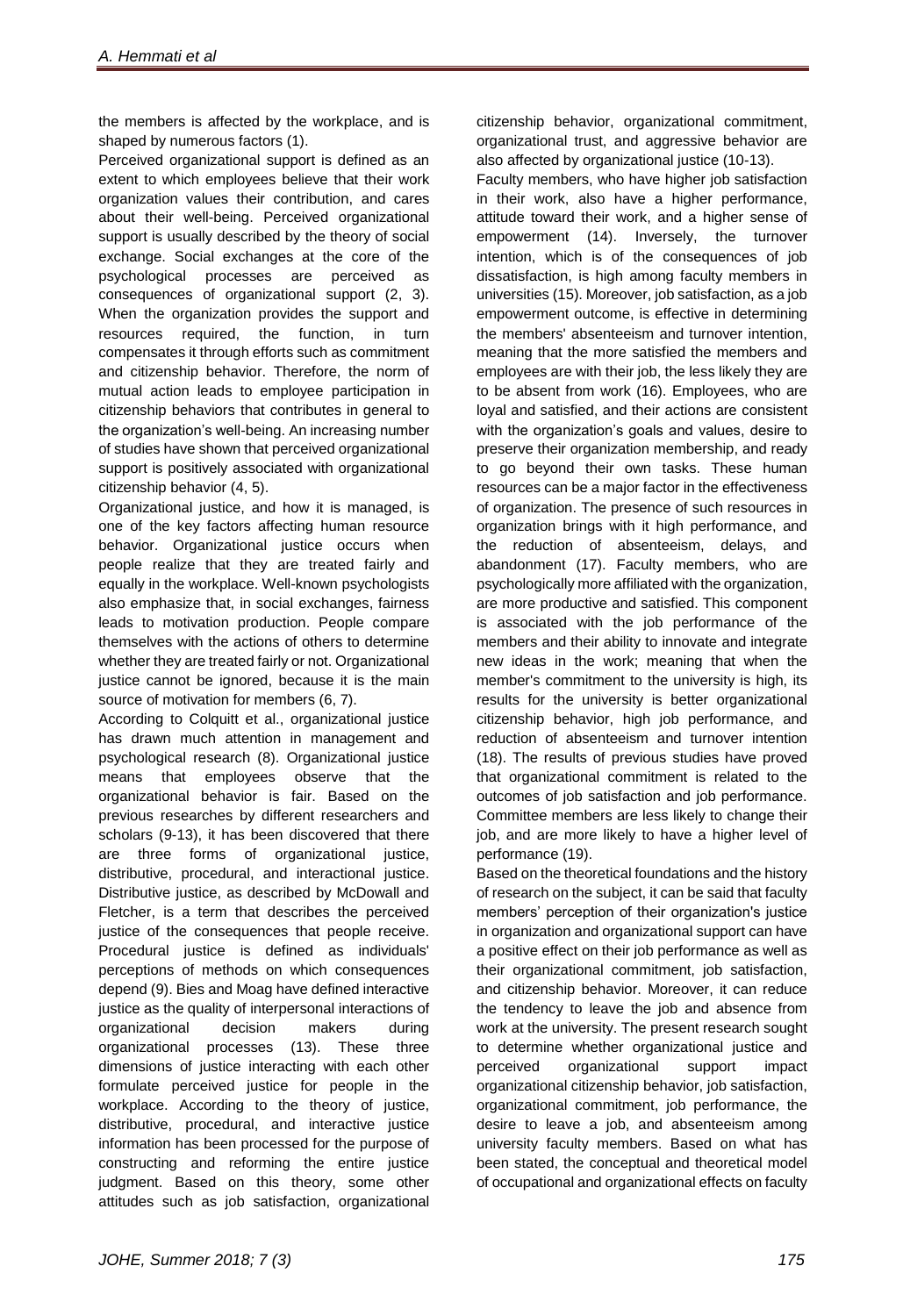members' perceptions of perceived organizational justice and organizational support is as figure 1. The proposed structural model shows the direct association of perception of perceived

organizational justice and support with the faculty members' occupational and organizational consequences.



**Figure 1:** Conceptual Model of Research

# **Materials and Methods**

In the analytical model of the current research, organizational justice and organizational support were predictor variables and citizenship behavior, job performance, job satisfaction, organizational commitment, absenteeism, and turnover intention were criterion variables. The statistical population of the research consisted of all 747 faculty members of the Islamic Azad University in West Azerbaijan Province, Iran, in the academic year of 2016-2017. The sample size was considered to be 300 individuals based on the Morgan table. According to the Morgan table, out of 747 subjects, more than 256 individuals were required for sampling. In this study, 300 individuals were considered as participants. The questionnaires were distributed among 330 people, of which 300 were collected. The sampling method used to collect data was proportionate stratified random sampling. First, the faculty members of the Islamic Azad University in West Azerbaijan Province were divided into three sections according to the normal division of the province (the north, south, and center of the province). Then, the number of faculty members in the three regions was calculated. Finally, the number of faculty members from different universities according to the ratios of the different universities of each unit in different cities of each region and according to the sample size was obtained. The distribution of the questionnaires in the final stage at the university level was administered randomly. The data collection tools consisted of a demographic characteristics form, 7 standard questionnaires, and 1 researcher-made questionnaire. The demographic characteristics form included questions on age (35 to 65 years), gender, work experience (between less than 5 years and more than 15 years), and academic rank (instructor, assistant professor, associate professor, and professor). It should be noted that all questionnaires were scored based on a five-point Likert scale (with options:  $1 =$  strongly opposed,  $2 =$ I disagree,  $3 = no$  opinion,  $4 = 1$  agree, and  $5 = 1$ totally agree). It should also be noted that the researcher started to distribute questionnaires in each unit after obtaining permission from the province department of Urmia Islamic Azad University. The sample size for each university unit is given in table 1.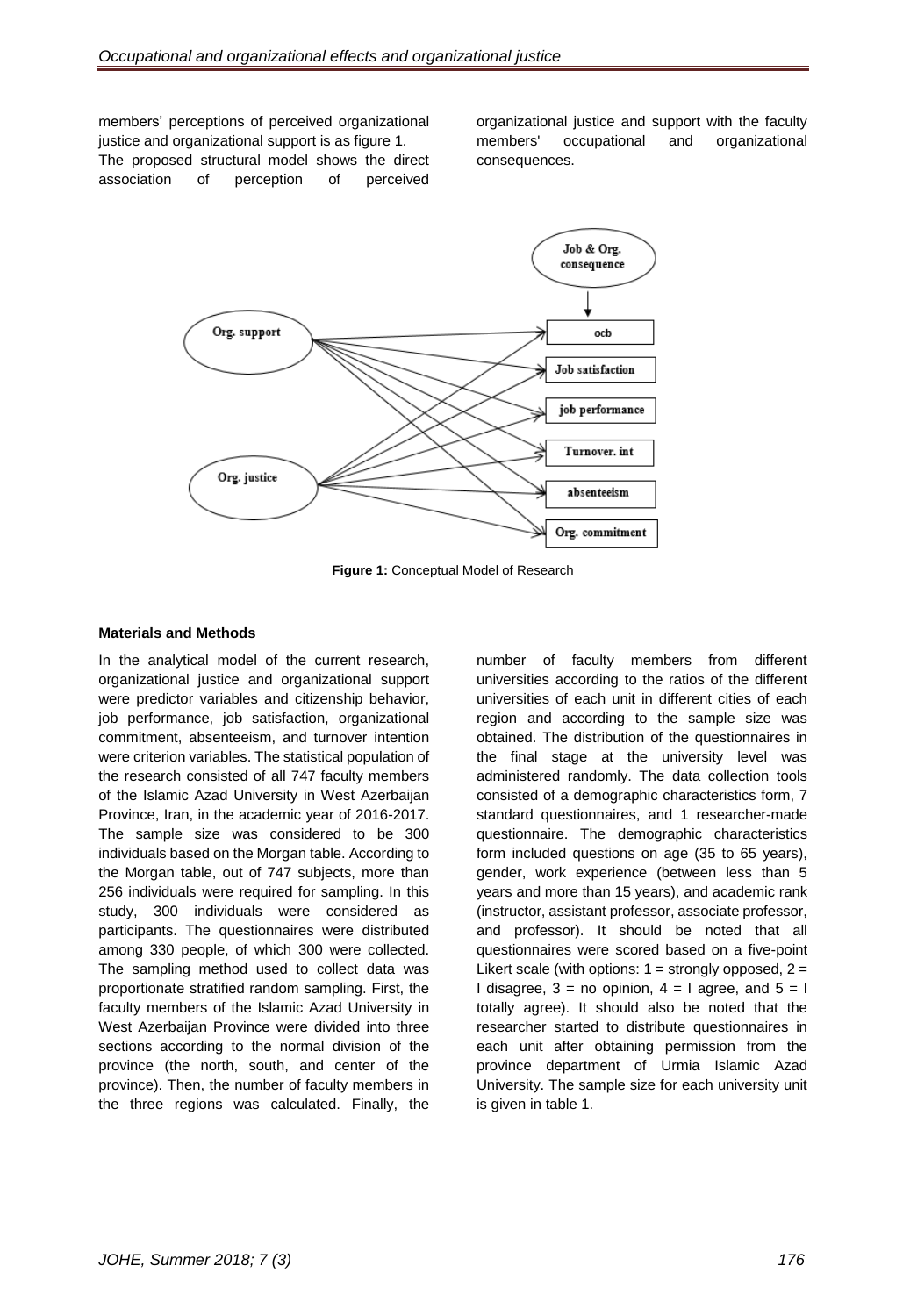| <b>University units</b> | <b>Faculty members</b> |                               |                                      |                   |              |                |  |
|-------------------------|------------------------|-------------------------------|--------------------------------------|-------------------|--------------|----------------|--|
|                         | <b>Professor</b>       | Associate<br><b>Professor</b> | <b>Assistant</b><br><b>Professor</b> | <b>Instructor</b> | <b>Total</b> | Sample number  |  |
| <b>Urmia</b>            |                        | 15                            | 91                                   | 104               | 217          | 87             |  |
| <b>Mahabad</b>          | 4                      | 6                             | 75                                   | 101               | 186          | 74             |  |
| Khoy                    |                        |                               | 55                                   | 62                | 119          | 47             |  |
| <b>Salmas</b>           |                        | ۰                             | 11                                   | 35                | 46           | 19             |  |
| Naqadeh                 |                        | -                             | 6                                    | 23                | 29           | 12             |  |
| <b>Makoo</b>            |                        | -                             | 8                                    | 31                | 39           | 15             |  |
| <b>Bokan</b>            |                        | ۰                             | 5                                    | 25                | 29           | 12             |  |
| Shahindejh              |                        | ۰                             |                                      | 9                 | 9            | 4              |  |
| <b>Miandoab</b>         |                        | ٠                             | 11                                   | 49                | 60           | 25             |  |
| Piranshahr              |                        | ۰                             |                                      | 8                 | 8            | 3              |  |
| Qara Ziauddin           |                        | -                             |                                      | 4                 | 5            | $\overline{2}$ |  |
| Total                   | 12                     | 22                            | 263                                  | 450               | 747          | 300            |  |

**Table 1:** Frequency distribution of the statistical population and sample by units of the university and the scientific ranking of faculty members of Islamic Azad University of West Azarbaijan Provice, Iran, in 2017

To collect data, Perceived Organizational Support Questionnaire (POSQ) (Rhoades and Eisenberger) (2), Colquitt's Organizational Justice Scale (8), Organizational Citizenship Behavior Questionnaire (Organ and Konovsky) (20), Organizational Commitment Questionnaire (OCQ) (Porter) (21), Job Satisfaction Questionnaire (Linz) (22, 23), Turnover Intention Questionnaire (Leungo and Moura) (24), Job Performance Questionnaire (Patterson) (25), and the researcher-made Absenteeism Questionnaire. In the 8-question questionnaire, the total score obtained ranged from 8 to 40, with the range of 5-10 points representing the lowest score and 30-40 points the highest score. A score of 20 illustrated low satisfaction and a score of 40 indicated high satisfaction.

Perceived Organizational Support Questionnaire: In the current study, to measure perceived organizational support, the POSQ was used (2). This questionnaire contains 8 items. The items are scored based on a 5-point Likert scale ranging from 1 (strongly disagree) to 5 (strongly agree). In this questionnaire, scores of 10-20 and 30-40 represent the lowest and the highest organizational support, respectively. Rhoades and Eisenberger reported the validity of this questionnaire as 0.81 using Cronbach's alpha. Moreover, the reliability of this questionnaire was reported as 0.55 by Rhoades and Eisenberger which was found to be significant at  $P < 0.1$ , and this shows the favorable reliability of the questionnaire. In addition, the reliability of the questionnaire in this research through its implementation on 30 faculty members, and before its main implementation, was calculated as 0.71 using Cronbach's alpha.

Organizational Justice Scale: Colquitt's Organizational Justice Scale has 20 questions which are rated on a 5-point Likert scale ranging from (very little) to 5 (very much). This questionnaire which was made by Colquitt consists of the 4 dimensions of procedural justice (questions 109 to 115), distributive justice (questions 161 to 123), interpersonal justice (questions 120 to 123), and information justice (questions 124 to 128). In this questionnaire, the total scores of 20 to 40 and 80 to 100 indicate the lowest and the highest level of justice in the organization, respectively, in each aspect of organizational justice (distributive, procedural, interpersonal, and information justice). The reliability of this questionnaire is acceptable (8). The reliability of this questionnaire was calculated as 0.92 in the present research using Cronbach's alpha through its implementation on 30 faculty members, and before its main implementation.

Organizational Citizenship Behavior Questionnaire: This questionnaire was used to measure the employee's organizational citizenship behavior. This questionnaire is a modified questionnaire, taken from Smith et al. study (20) and adapted from the work of Organ and Konovsky. It contains 16 questions and is scored based on a 5-point Likert scale ranging from 1 (strongly disagree) to 5 (strongly agree). The questionnaire includes 5 components of organizational citizenship behavior (altruism, conscience, chivalry, literacy, and civil behavior). In this questionnaire, scores of 15 to 30 and scores between 70 and 80 represent the lowest and the highest citizenship behavior, respectively. Organ and Ryan, in their study, reported the reliability of this questionnaire to be between 0.89 and 0.91 through Cronbach's Alpha method (15). The reliability of the questionnaire in this research through its implementation on 30 faculty members, and before its main implementation, was calculated as 0.94 using Cronbach's alpha.

Organizational Commitment Questionnaire: To determine the level of organizational commitment, Porter's OCQ (21) was used which consists of 15 questions. This instrument is rated based on a 5 point Likert scale ranging from 1 (strongly disagree)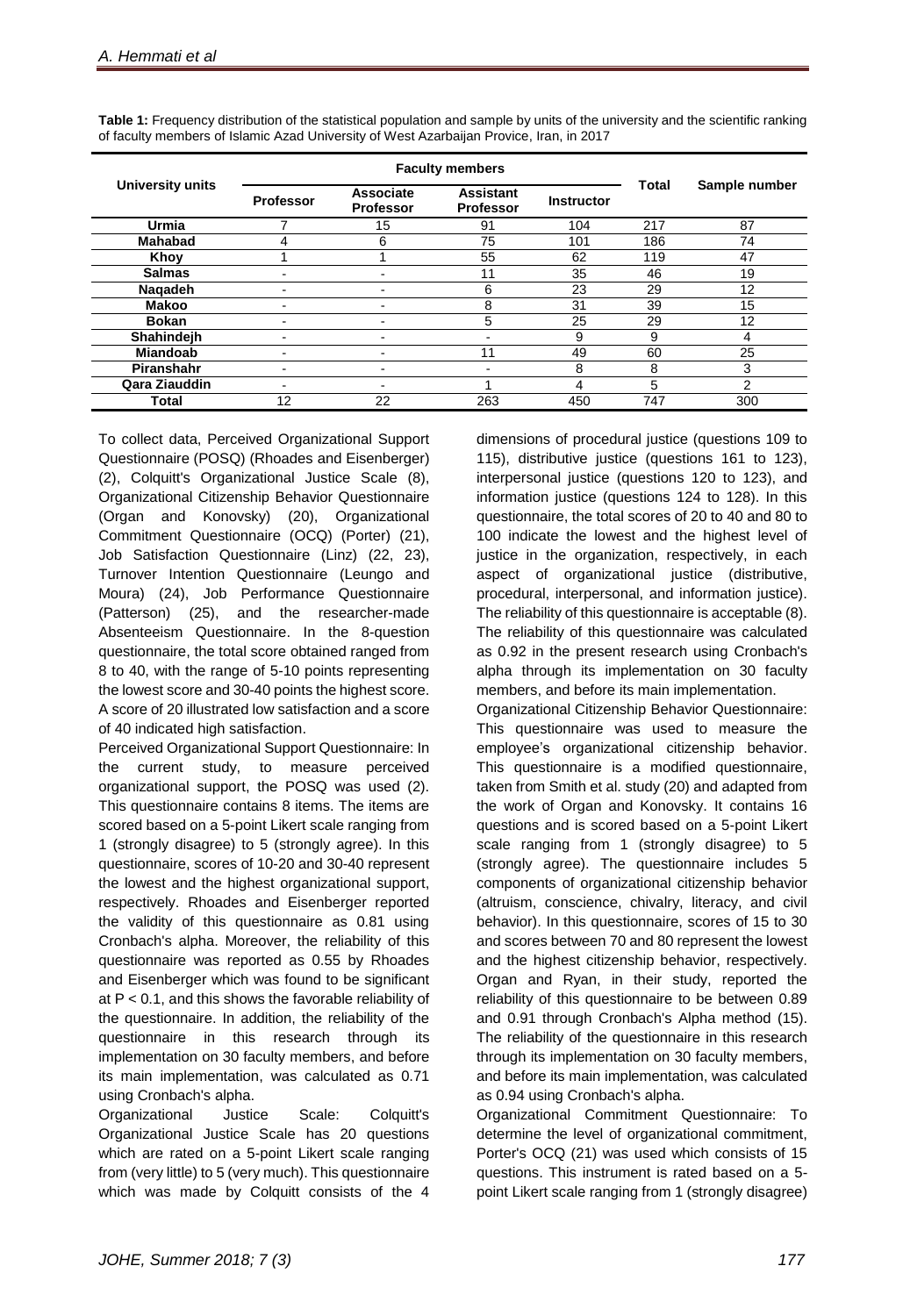to 5 (strongly agree). This questionnaire includes 3 components of organizational commitment (emotional, normative, and continuous). In the OCQ, the scores of 15 to 30 and between 60 and 75 represent the lowest and the highest commitment to the organization, respectively. The reliability of the questionnaire in this research through its implementation on 30 faculty members, and before its main implementation, was calculated as 0.87 using Cronbach's alpha.

Job Satisfaction Questionnaire: This questionnaire was designed by Linz to measure job satisfaction, and its purpose is to examine and evaluate job satisfaction in organizations (22). This questionnaire contains 13 questions, is rated on a 5-point Likert scale ranging from 1 (strongly disagree) to 5 (strongly agree), and has a general score without components. In this questionnaire, a score between 10 and 25 indicates the lowest satisfaction and a score between 50 and 65 represents the highest satisfaction with the organization. The reliability of the Job Satisfaction Questionnaire was 0.858 in the research performed by Asghari et al. In addition, in this study, to examine the validity of the tool the main components analysis method was used, and the validity of the tool was found to be acceptable (23). The reliability of the questionnaire in this research, through its implementation on 30 faculty members, and before its main implementation, was calculated as 0.78 using Cronbach's alpha.

Turnover Intention Questionnaire: The standard Turnover Intention Questionnaire consists of the 2 components considered for turnover intention, the feeling of working with the organization (the amount of employee's loyalty and his attention to the organization's fate) and the decision to leave the organization (the employee's intention to leave their current job and look for a new one). This questionnaire contains 9 questions and is rated on a 5-point Likert scale ranging from 1 (strongly disagree) to 5 (strongly agree). In this questionnaire, scores of 10 to 20 and of 30 to 45 indicate the least and the highest tendency to leave the organization, respectively. In the research conducted by Raufi Sangachin, content validity was used to determine the validity of the questionnaire (24). The reliability of the questionnaire was calculated as 0.85 in this research using Cronbach's alpha through its implementation on 30 faculty members, and before its main implementation.Job Performance Questionnaire: This questionnaire consists of 15 questions and was prepared by Paterson and translated by Arshadi and

Shakkarshekan into Persian (25). This questionnaire is scored based on a 5-points Likert scale ranging from 1 (very little) to 5 (very much). This questionnaire includes 4 components of job performance (discipline, responsibility, cooperation, and job improvement). In this questionnaire, scores of 15-30 and of 60-75, respectively, represent the lowest and highest job performance in the organization. To determine its reliability, Cronbach's alpha coefficient was calculated which was 0.74 for job performance, showing the good reliability of the measurement tool.Absenteeism Questionnaire: This researcher-made questionnaire was scored on a 5-point Likert scale ranging from 1 (strongly disagree) to 5 (strongly agree). In this questionnaire, the scores of 5-10 and 20-25 represent the least and the most absenteeism in the organization, respectively. The reliability of this questionnaire was calculated as 0.81 in the present research using Cronbach's alpha through its implementation on 30 faculty members, and before its main implementation. Its validity has also been assessed and verified based on content validity through interviews with specialists.

Considering the fact that the statistical population consisted of the faculty members of Islamic Azad University in West Azerbaijan Province, after obtaining the necessary license from the university research unit, a letter of introduction was obtained from the province for the implementation of questionnaires in each department of Islamic Azad University of Urmia, Iran. Then, coordination with the Department of Public Security of the university was carried out in order to distribute the questionnaires among the faculty members of the universities. In each university, after explaining the subject of research to the participants, assuring them of the confidentiality of the data, and obtaining informed consent from them, the questionnaires were distributed among them. The assistant director of education of the university introduced the experts to accelerate their distribution. Finally, 300 questionnaires were returned and used in the statistical analysis.

To analyze the obtained data, confirmatory factor analysis, path analysis, and structural equation modeling methods were used at a significant level of 0.05 (Table 2). The data were analyzed using descriptive tests in SPSS software (version 20, IBM Corporation, Armonk, NY, USA) and using software-based structural equations modeling in LISREL III software (version 3, Scientific Software International Inc., Chicago, IL, USA).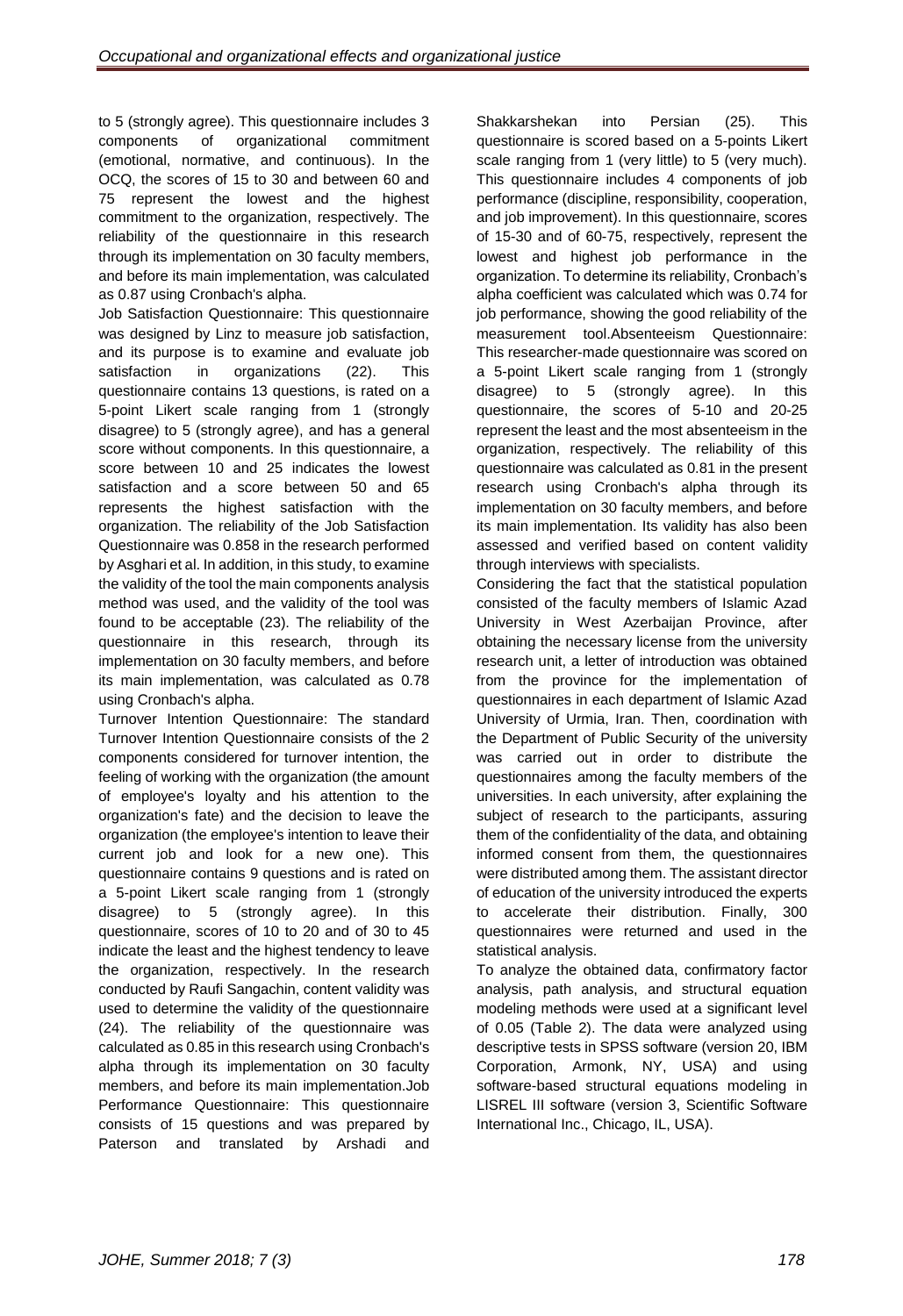| Variable                            | <b>Cronbach's alpha</b> |
|-------------------------------------|-------------------------|
| Organizational support              | 0.71                    |
| Organizational citizenship behavior | 0.94                    |
| Organizational commitment           | 0.87                    |
| Job satisfaction                    | 0.78                    |
| Turnover intention                  | 0.85                    |
| Absenteeism                         | 0.81                    |
| Job performance                     | 0.74                    |
| Organizational justice              | 0.92                    |

**Table 2:** Reliability of the research scales based on Cronbach's alpha

#### **Results**

From among the 300 participants, 218 (72.7%) were men and 82 (27.3%) were women. The data related to the rank of faculty members showed that out of the 300 individuals who filled out the questionnaire, 161 (53.6%) were instructors, 128 (42.6%) assistant professors, 6 (2%) associate professors, and 5 (1.6%) were professors. The data related to the educational level of the sample showed that 98 (32.6%) participants were postgraduates and 202 (67.3%) were PhD graduates. Furthermore, the data on the work experience of the faculty

members, as the research sample, indicated that 98 (32.6%) participants had less than 5 years, 155 (51.6%) had between 6-15 years, and 47 (15.6%) had more than 15 years of work experience. The highest frequency was observed in the work experience of 6 to 15 years.

Based on table 3, it was found that the highest mean (4.26) was related to the performance variable and the lowest mean (2.41) was related to the turnover intention variable.

**Table 3:** Mean and standard deviation of the studied variables among faculty members of Islamic Azad University, West Azerbaijan Province, Iran

| Variable                          | Sample No. | Mean $\pm$ SD   | Minimum-Maximum |
|-----------------------------------|------------|-----------------|-----------------|
| <b>Organizational support</b>     | 300        | $3.23 \pm 0.50$ | 1.50-4.75       |
| <b>Organizational justice</b>     | 300        | $3.45 \pm 0.59$ | 1.70-4.65       |
| <b>Organizational citizenship</b> | 300        | $3.65 \pm 0.35$ | 2.69-4.63       |
| Job satisfaction                  | 300        | $4.06 \pm 0.47$ | 2.62-4.56       |
| Job performance                   | 300        | $4.26 \pm 0.46$ | 2.59-4.70       |
| <b>Turnover intention</b>         | 300        | $2.41 \pm 0.60$ | 1.22-2.78       |
| Absenteeism                       | 300        | $2.53 \pm 0.54$ | 1.00-2.67       |
| <b>Organizational commitment</b>  | 300        | $3.49 \pm 0.38$ | 2.47-4.73       |

According to the results presented in table 4 and the significant levels of each variable of the study that was greater than 0.05, the data for all variables was normal.

| Variable                            |      | <b>Significant level</b> |
|-------------------------------------|------|--------------------------|
| Perceived organizational support    | 1.43 | 0.086                    |
| Perceived organizational justice    | 1.47 | 0.071                    |
| Organizational citizenship behavior | 1.35 | 0.051                    |
| <b>Job satisfaction</b>             | 1.29 | 0.007                    |
| Job performance                     | 1.04 | 0.064                    |
| <b>Turnover intention</b>           | 1.56 | 0.008                    |
| Absenteeism                         | 1.77 | 0.095                    |
| <b>Organizational commitment</b>    | 1.55 | 0.080                    |

Based on the results of correlation coefficient test (Table 5), the correlation of perceived organizational support and perception of organizational justice with other variables was significant [organizational citizenship behavior (0.47 and 0.48, respectively), job satisfaction (0.34 and 0.56, respectively), job performance (0.26 and 0.30, respectively), turnover intention (-0.23 and -0.27, respectively), absenteeism (-0.33 and -0.29,

respectively), organizational commitment (0.56 and 0.34, respectively)]. Among the studied variables, the highest correlation was found between the faculty members' perceived organizational support and their perception of organizational justice, and organizational citizenship behavior. The least correlation was between perceived organizational support and perception of organizational justice, and turnover intention.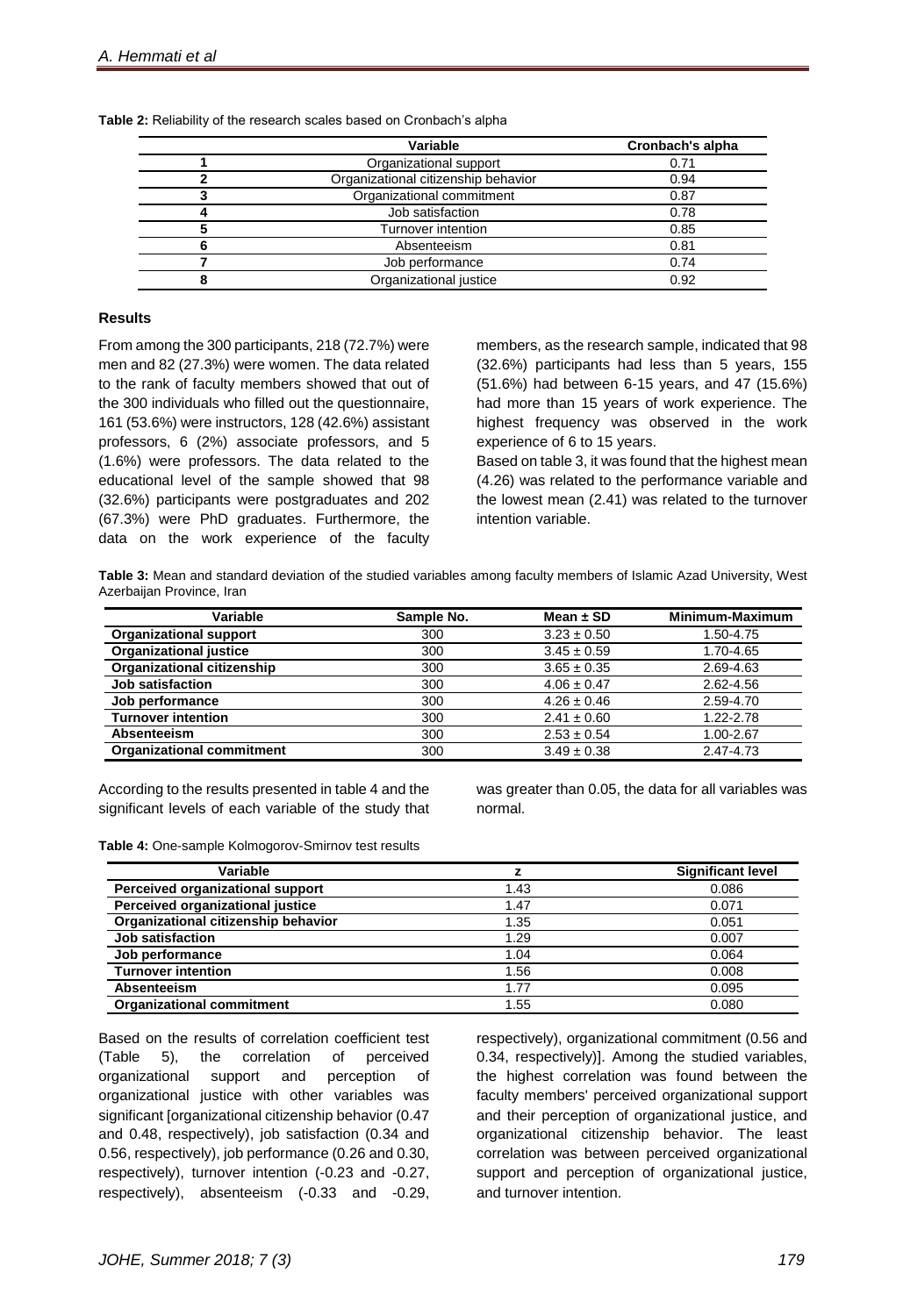|                                                      |          | າ        | 3        | 4        | 5        | 6        |       | 8 |
|------------------------------------------------------|----------|----------|----------|----------|----------|----------|-------|---|
| <b>Organizational support</b>                        |          |          |          |          |          |          |       |   |
| <b>Organizational justice</b>                        | 0.036    |          |          |          |          |          |       |   |
| <b>Organizational Citizenship</b><br><b>Behavior</b> | 0.048    | 0.047    |          |          |          |          |       |   |
| <b>Job satisfaction</b>                              | 0.056    | 0.034    | 0.063    |          |          |          |       |   |
| Job performance                                      | 0.030    | 0.026    | 0.044    | 0.036    |          |          |       |   |
| <b>Turnover intention</b>                            | 0.038    | 0.040    | 0.038    | 0.034    | 0.025    |          |       |   |
| Absenteeism                                          | $-0.033$ | $-0.027$ | $-0.026$ | $-0.022$ | $-0.018$ | $-0.020$ |       |   |
| <b>Organizational commitment</b>                     | 0.036    | $-0.029$ | $-0.036$ | $-0.027$ | $-0.022$ | $-0.028$ | 0.039 |   |

**Table 5:** Correlation matrix between research variables

Perceived organizational support was effective on faculty members' citizenship behavior, job performance, job satisfaction, organizational commitment, absenteeism, and turnover intention. In the figures 2 and 3, the software output is shown based on standard coefficients and T coefficients. In order to better understand of the associations of the

variables and the effect of perceived organizational support on organizational citizenship behavior, job performance, job satisfaction, organizational commitment, absenteeism, and turnover intention of the faculty members, path analysis-structural equation modeling was used.



Chi-Square=65.66, df=24, P-value=0.00001, RMSEA=0.076

### **Figure 2:** Standard coefficients of structural associations between the research variables



Chi-Square=65.66, df=24, P-value=0.00001, RMSEA=0.076 **Figure 3:** T-coefficients of structural associations between the research variables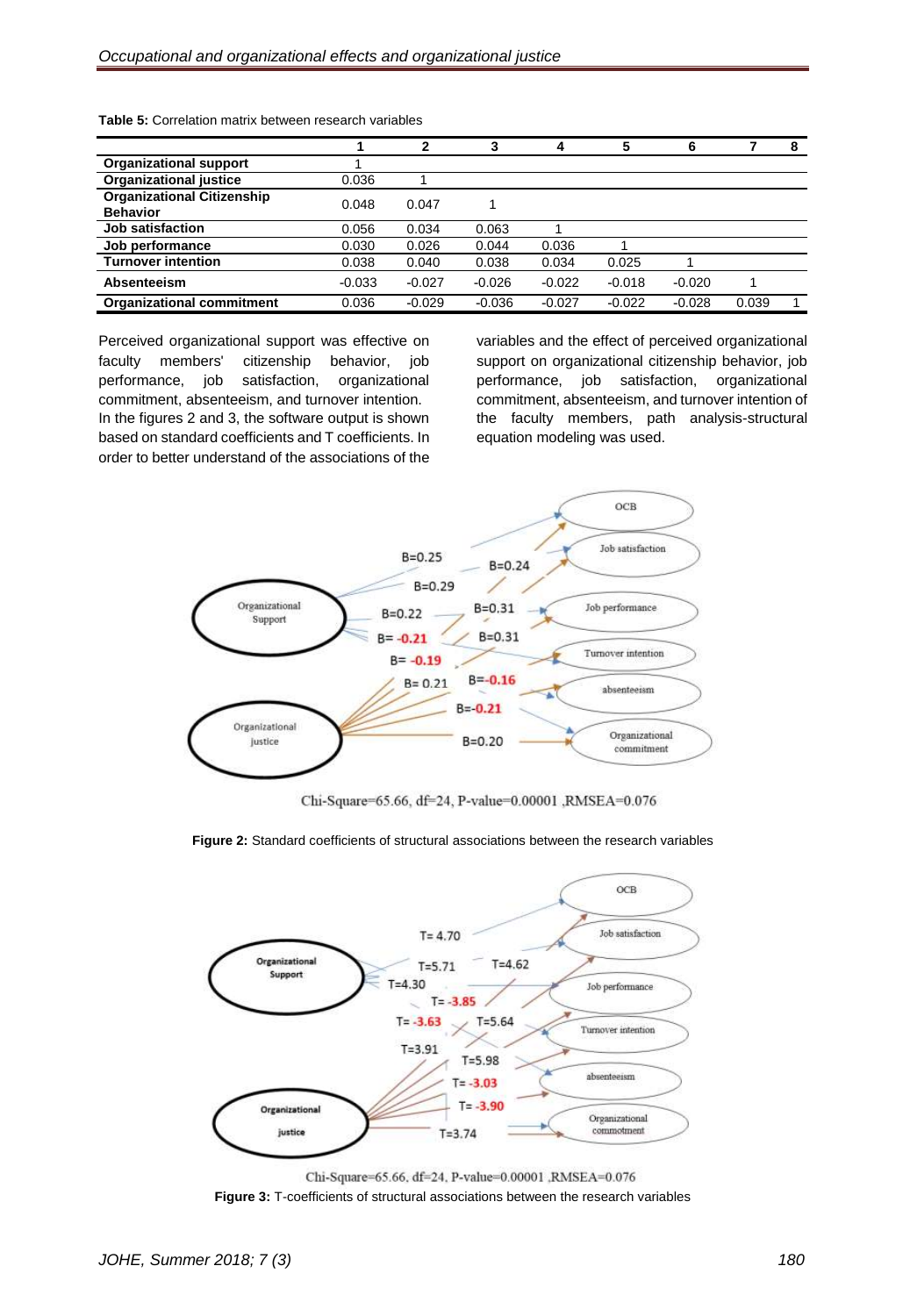Based on the results, the chi-square index was 65.66 and the root mean square error estimate (RMSEA) in this model was 0.07. Comparative fit indices (CFI), normal fit index (NFI), normally fitted index (NNFI), incremental fitness index (IFI), and relative goodwill index (RFI) were 0.95, 0.94, 0**.**93, 0.95, and 0.91, respectively. Given that the values of these indices are above 0.9, it can be seen that the structural model has an optimal fit. One of the

features of structural equation modeling is to estimate the direct and indirect effects of variables on each other. This feature allows researchers to examine the role of variables in the model.

According to the results presented in table 6, in terms of the direct effects of organizational support and organizational justice on organizational and occupational consequences, all routes are significant at 0.001.

| <b>Variables</b>        | <b>Path coefficient</b> | t-statistic | Level of significance |
|-------------------------|-------------------------|-------------|-----------------------|
| On citizenship behavior |                         |             |                       |
| Support                 | 0.250                   | 4.70        | 0.001                 |
| Justice                 | 0.240                   | 4.62        | 0.001                 |
| On satisfaction         |                         |             |                       |
| Support                 | 0.290                   | 5.71        | 0.001                 |
| Justice                 | 0.310                   | 5.64        | 0.001                 |
| On performance          |                         |             |                       |
| Support                 | 0.220                   | 4.30        | 0.001                 |
| Justice                 | 0.310                   | 5.98        | 0.001                 |
| On turnover intention   |                         |             |                       |
| Support                 | $-0.210$                | $-3.85$     | 0.001                 |
| Justice                 | $-0.160$                | $-3.03$     | 0.001                 |
| On absenteeism          |                         |             |                       |
| Support                 | $-0.190$                | $-3.63$     | 0.001                 |
| Justice                 | $-0.210$                | $-3.90$     | 0.001                 |
| On commitment           |                         |             |                       |
| Support                 | 0.210                   | 3.91        | 0.001                 |
| Justice                 | 0.200                   | 3.74        | 0.001                 |

**Table 6:** Estimation of direct effect coefficients

The findings of this analysis verified the findings and results of the path analysis, and direct effects in the structural model related to the research hypotheses. As the standard estimates as well as significant numbers relate to path analysis of research hypotheses in the software output shown in table 7, the values of the fit indices indicate that the model was well-processed.

|  |  |  |  |  | <b>Table 7:</b> Estimation of direct effect and indirect effect coefficients and mediation review |  |  |
|--|--|--|--|--|---------------------------------------------------------------------------------------------------|--|--|
|--|--|--|--|--|---------------------------------------------------------------------------------------------------|--|--|

| hypothesis with path analysis                            | <b>Standard path coefficient</b> |         | <b>Result</b> |
|----------------------------------------------------------|----------------------------------|---------|---------------|
| Organizational justice<br>Citizenship behavior           | 0.24                             | 4.62    | DE            |
| Organizational justice<br>$\rightarrow$ Commitment       | 0.20                             | 3.74    | DE            |
| Organizational justice<br>$\rightarrow$ Satisfaction     | 0.29                             | 5.64    | DE            |
| Organizational justice<br>$\rightarrow$ Performance      | 0.31                             | 5.98    | DE            |
| Organizational justice<br>$\rightarrow$ Turnover         | $-0.16$                          | $-3.03$ | DE            |
| Organizational justice<br>$\rightarrow$ Absenteeism      | $-0.21$                          | $-3.90$ | DE            |
| Organizational support<br>Citizenship behavior           | 0.25                             | 4.70    | DE            |
| Organizational support<br>$\longrightarrow$ Commitment   | 0.21                             | 3.91    | DE            |
| Organizational support<br>Satisfaction                   | 0.29                             | 5.71    | DE            |
| Organizational support<br>→Performance                   | 0.22                             | 4.30    | DE            |
| Organizational support<br>$\blacktriangleright$ Turnover | $-0.21$                          | $-3.85$ | DE            |
| Organizational support<br>$\rightarrow$ Absenteeism      | $-0.19$                          | $-3.63$ | DE            |
| DE: direct effect                                        |                                  |         |               |

# **Discussion**

The current research was carried out with the purpose of examining the impact of perceived organizational support on organizational citizenship behavior, job performance, job satisfaction, organizational commitment, absenteeism, and turnover intention among the faculty members of Islamic Azad University in West Azerbaijan Province.

The results indicate the direct effect of perceived organizational justice and support on organizational citizenship behavior, job performance, job satisfaction, organizational commitment, absenteeism, and turnover intention among the faculty members. According to the results of the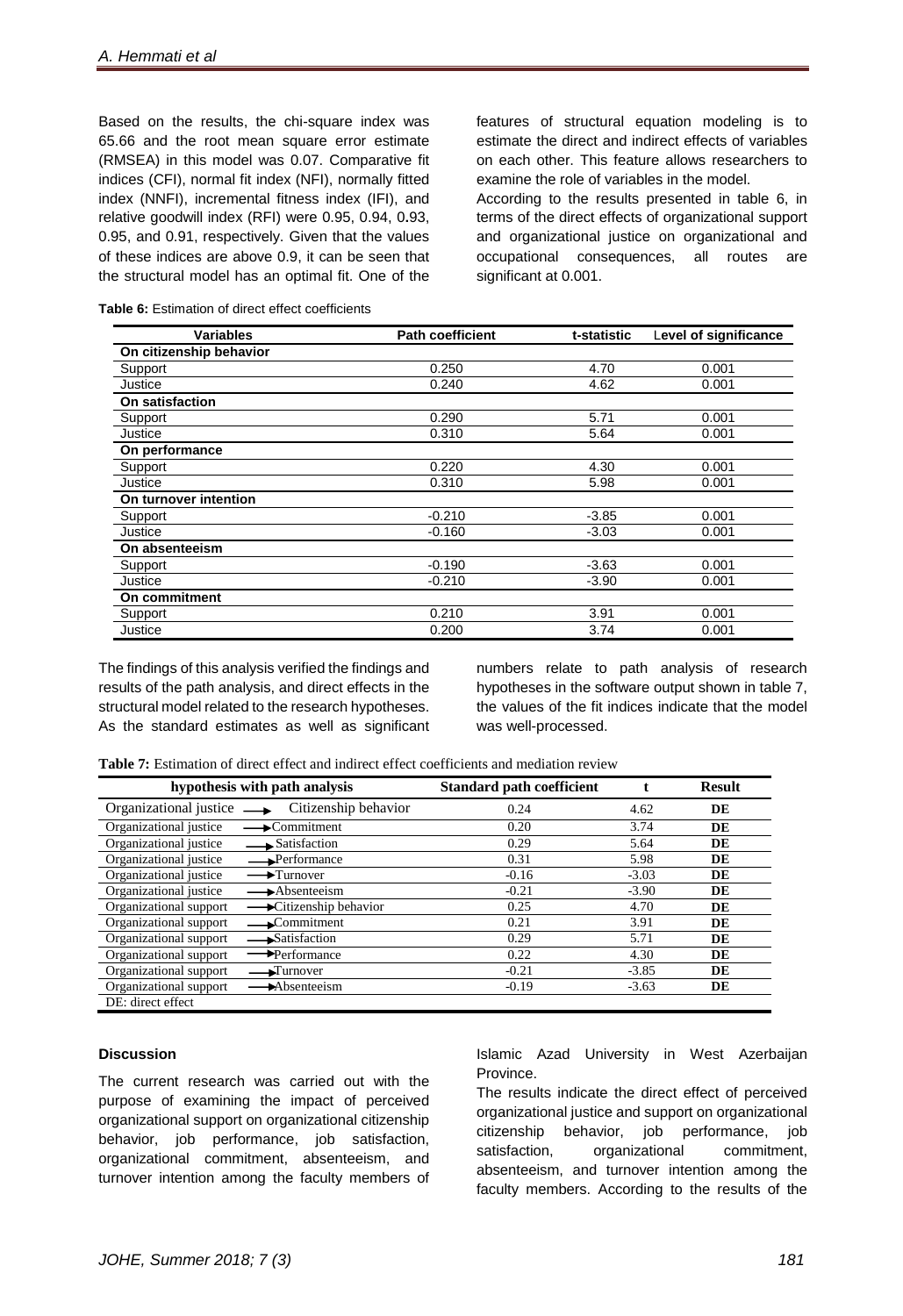statistical test, the coefficient of influence and the corresponding t-value of organizational justice on citizenship behavior, satisfaction, performance, turnover intention, absenteeism, and commitment was 0.24 and 4.62, 0.29 and 5.64, 0.31 and 5.98, - 0.16 and -03.03, -0.21 and -3.90, and 0.20 and 3.74, respectively. Since the t-statistic corresponding with these paths is significant at 0.01 and 0.05, it can be said that organizational justice had a direct and positive effect on citizenship behavior, job performance, job satisfaction, and organizational commitment while it had an inverse direct effect on absenteeism and turnover intention among the members.

The findings of the present study corresponded with the findings of studies conducted inside the country by Heidari et al. (26), Yousefi Majd et al. (27), Hassani and Jodatkordlar. (28), Sargazi and Balaghat (29), and Farzanjou et al. (30). They were also in agreement with the findings of researches conducted abroad by Muqadas et al. (31), Titrek et al. (32), AL-Gharaibeh and Albdareen (33), Lim and Loosemore (34), Lee et al. (35), and Akram et al. (36). It is worth noting that no research was found of which the results were inconsistent with those of the present study. It should be noted that the significance of the impact of the perception of organizational justice on business and organizational consequences in all societies examined has shown that the significance of the perceived effects of organizational justice on societies is unaffected by this association. The more equitable the fairness of the organization is, the more the faculty members will recognize organizational fairness, their behavior, their job performance, their job satisfaction, their organizational commitment to the organization, and their absence from and willingness to leave their job. In contrast, members who feel less in the organization will show lower levels of behavior, job performance, job satisfaction, and organizational commitment; on the other hand, they will show higher levels of absenteeism and a desire to leave the organization.

In explaining the results, it can be said that when members of the organization observe injustice, they are more likely to abandon the organization which, in turn, leads to absenteeism and turnover intention. Moreover, reduction in organizational commitment, job satisfaction, citizenship behavior, and job performance may occur. These outcomes will influence the entire organization because committed members, who are interested in their job and its performance, provide the grounds for growth and development in the organization. However, those with less commitment and interest, and poor performance are neutral to the organization's issues

and problems, and do not feel committed and responsible, as a result, they leave the organization unsuccessful in achieving its goals.

Furthermore, based on the results of the statistical test, the coefficient of influence and the corresponding t-value of the effect of perceived organizational support on citizenship behavior, satisfaction, performance, turnover intention, absenteeism, and commitment were 0.25 and 4.70, 0.29 and 5.71, 0.22 and 4.30, -0.21 and -3.85, -0.19 and -3.63, and 0.21 and 3.91, respectively. The findings of the studies carried out inside and outside the country corresponded with our findings, studies conducted by Naderi et al. (37), Hosseini kohkamari et al. (38), Valipoor (39), Hsiao et al. (40), Kurtessis et al. (41), and Kaffashpor et al. (42). Kwan et al. (43) have studied industrial workers and their findings were not in agreement with that of Casper et al. (44) due to the discrepancy between their statistical populations.

The staff or faculty members of the statistical community make up for the effects of perceived support and organizational justice with meaningful occupational and organizational outcomes. Therefore, it can be said that organizational support has a positive significant relation with citizenship behavior, job performance, job satisfaction, and organizational commitment, while it has a significant inverse relation with absenteeism and turnover intention. The more the faculty members perceive organizational support, the more their perception of organizational support will develop a sense of belonging in the faculty members, which will lead to the improvement of their citizenship behavior, job performance, job satisfaction, and organizational commitment. In explaining the results, it can be said that the more the members perceive support from their organization, the more their citizenship behavior, job satisfaction, job performance, and organizational commitment will be affected. Thus, members will increase their job performance, illustrate positive citizenship behaviors in the organization, and be more satisfied and committed to their organization which, in turn, will create the grounds for growth and development in the organization and human resources. Human resources with a high level of organizational support will provide the organization with excellence and scientific growth, and make the organization succeed in achieving its mission. Inversely, human resources with a low and false level of organizational support will leave the organization unsuccessful in achieving its mission (scientific development, and etc.) and provide the basis for scientific paralysis.

In the end, both theoretical and research foundations and the present research confirmed the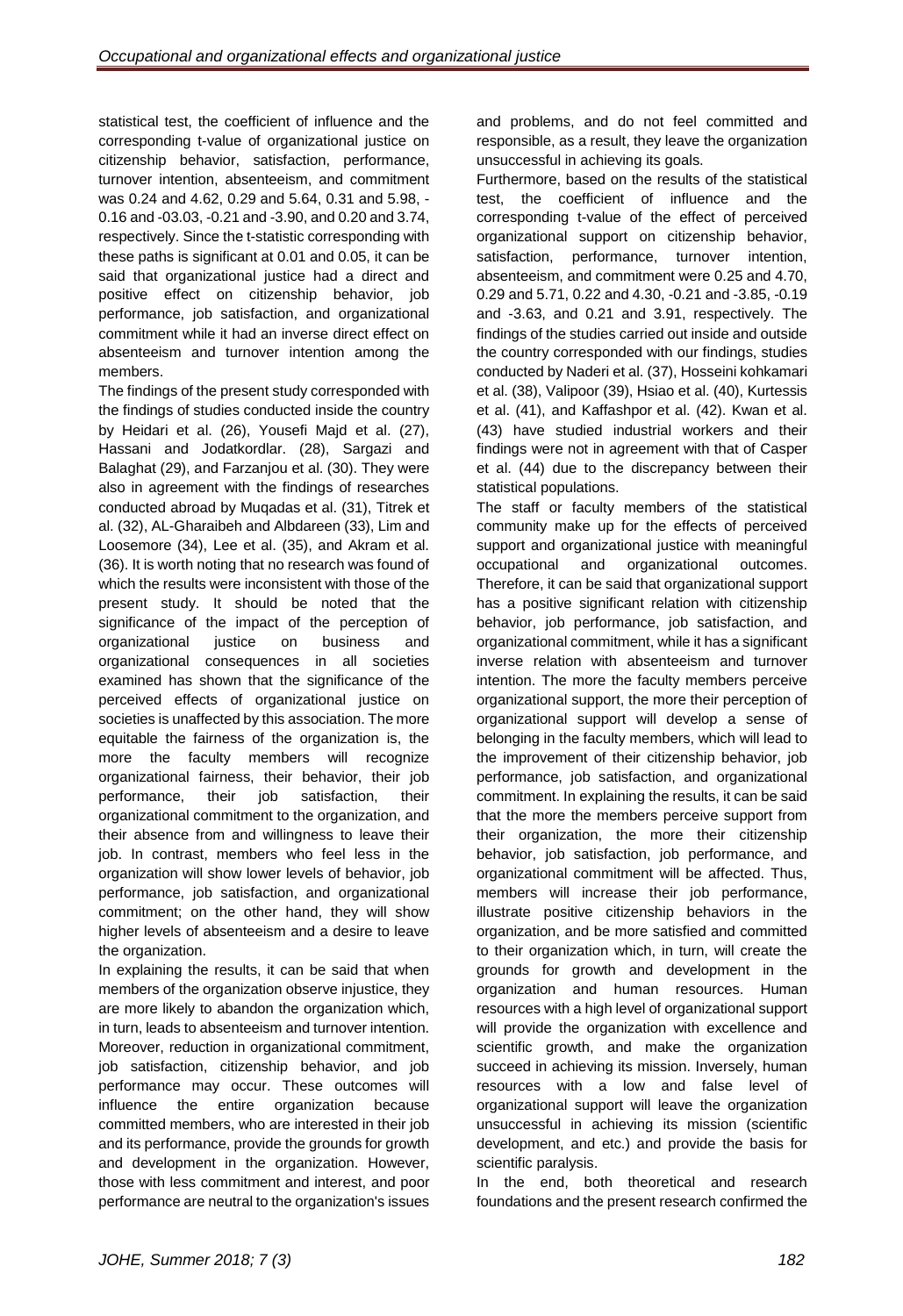impact of perceived organizational justice and perceived organizational support on job and organizational consequences. Nevertheless, it is more important to know how the tools used to measure variables in the research are validated.

The limitations of this research include the lack of cooperation of some faculty members in the implementation and delivery of the questionnaires, the existence of a conservative attitude in organizational environments, the lack of a dominant research spirit among some faculty members, and the lack of literature in this regard. Little is said about the association between research variables and the lack of access to broad theoretical foundations. In this regard, some issues can be identified in the context of this article for future research. The following suggestions can add to the richness of further research in this field. It is necessary to further study the impact of perceived organizational justice and perceived organizational support on other variables of occupational and organizational outcomes, and use other tools. It is suggested that other roles of moderators in the association of the effects of perceptions of organizational justice and perceived organizational support with business and organizational implications be considered.

# **Conclusion**

Based on the results of this study, it can be concluded that perceived organizational support and perception of organizational justice are effective in promoting organizational citizenship behavior, job satisfaction, job performance, and organizational commitment, as well as reducing turnover intention and absenteeism.

# **Acknowledgement**

We thank all faculty members of the Islamic Azad University in West Azerbaijan Province for their cooperation, the authorities of these universities for their coordination in collecting the data, and all those who collaborated in this research. This article is based on the PhD thesis by Amir Hemmati, the doctoral student of the Department of Educational Sciences in Tabriz Branch, Islamic Azad University, Tabriz, iran.

**Conflict of interest:** None declared.

# **References**

1. Shafie B, Baghersalimi S, Barghi V. The association between leadership style and employee performance. Singaporean Journal of Business Economics and Management Studies 2013; 2(5):21-9.

- 2. Rhoades L, Eisenberger R. Perceived organizational support: a review of the literature. J Appl Psychol 2002; 87(4):698-714.
- 3. Cho J, Treadway DC. Organizational identification and perceived organizational support as mediators of the procedural justice – citizenship behaviour association: A cross-cultural constructive replication. European Journal of Work and Organizational Psychology 2011; 20(5):631-53.
- 4. Eisenberger R, Stinglhamber F, Vandenberghe C, Sucharski IL, Rhoades L. Perceived supervisor support: contributions to perceived organizational support and employee retention. J Appl Psychol 2002; 87(3):565-73.
- 5. Nayir F. The association between perceived organizational support and teachers' organizational commitment. Eurasian Journal of Educational Research 2012; 48:97-116.
- 6. Kinicki A, Kreitner R. Organizational behavior: Key concepts, skills & best practices. 4th ed. New York, [United States:](https://en.wikipedia.org/wiki/United_States) McGraw-Hill; 2009.
- 7. Greenberg J. A taxonomy of organizational justice theories. Acad Manage Rev 1987; 12(1):9-22.
- 8. Colquitt JA, Conlon DE, Wesson MJ, Porter CO, Ng KY. Justice at the millennium: a meta-analytic review of 25 years of organizational justice research. J Appl Psychol 2001; 86(3):425-45.
- 9. McDowall A, Fletcher C. Employee development: an organizational justice perspective. Personnel Review 2004; 33(1):8-29.
- 10. Kim TY, Leung K. Forming and reacting to overall fairness: a cross-cultural comparison. Organ Behav Hum Decis Process 2007; 104(1):83-95.
- 11. Karriker JH, Williams ML. Organizational justice and organizational citizenship behavior: A mediated multifoci model. Journal of Management 2007; 35(1):112-35.
- 12. Chughtai AA, Zafar S. Antecedents and consequences of organizational commitment among Pakistani university teachers. Applied H.R.M. Research 2006; 11(1):39-64
- 13. Bies RJ, Moag JF. Interactional justice: communication criteria of fairness. In: Lewicki RJ, Sheppard BH, Bazerman, MH, editors. Research on negotiations in organizations, Vol 1. 1st ed. Greenwich, Connecticut, United States: JAI Press; 1986. P. 43-55.
- 14. Starbuck CR. An investigation of the association between follower perceptions of leader openness to experience and follower job satisfaction. Journal of Organizational Culture, Communication and Conflict 2015; 19(1):118-30.
- 15. Organ DW, Ryan K. A meta‐analytic review of attitudinal and dispositional predictors of organizational citizenship behavior. Pers Psychol 1995; 48(4):775-802.
- 16. Kiakojory K, Jafarnezhad A, Hosseinzadeh SA. The explanation of association between organizational culture and job satisfaction. Journal of Executive Management 2011; 10(2):87-108.
- 17. Imani J, Aminshayan Jahromi Sh. The association between organizational justice with organizational commitment and job satisfaction among teachers of schools for the Disabled. Journal of Modern Thoughts in Education 2013; 8(2):39-25.
- 18. Hunter LW, Thatcher SMB. Feeling the heat: effects of stress, commitment, and job experience on job performance. Acad Manage J 2007; 50(4):953-68.